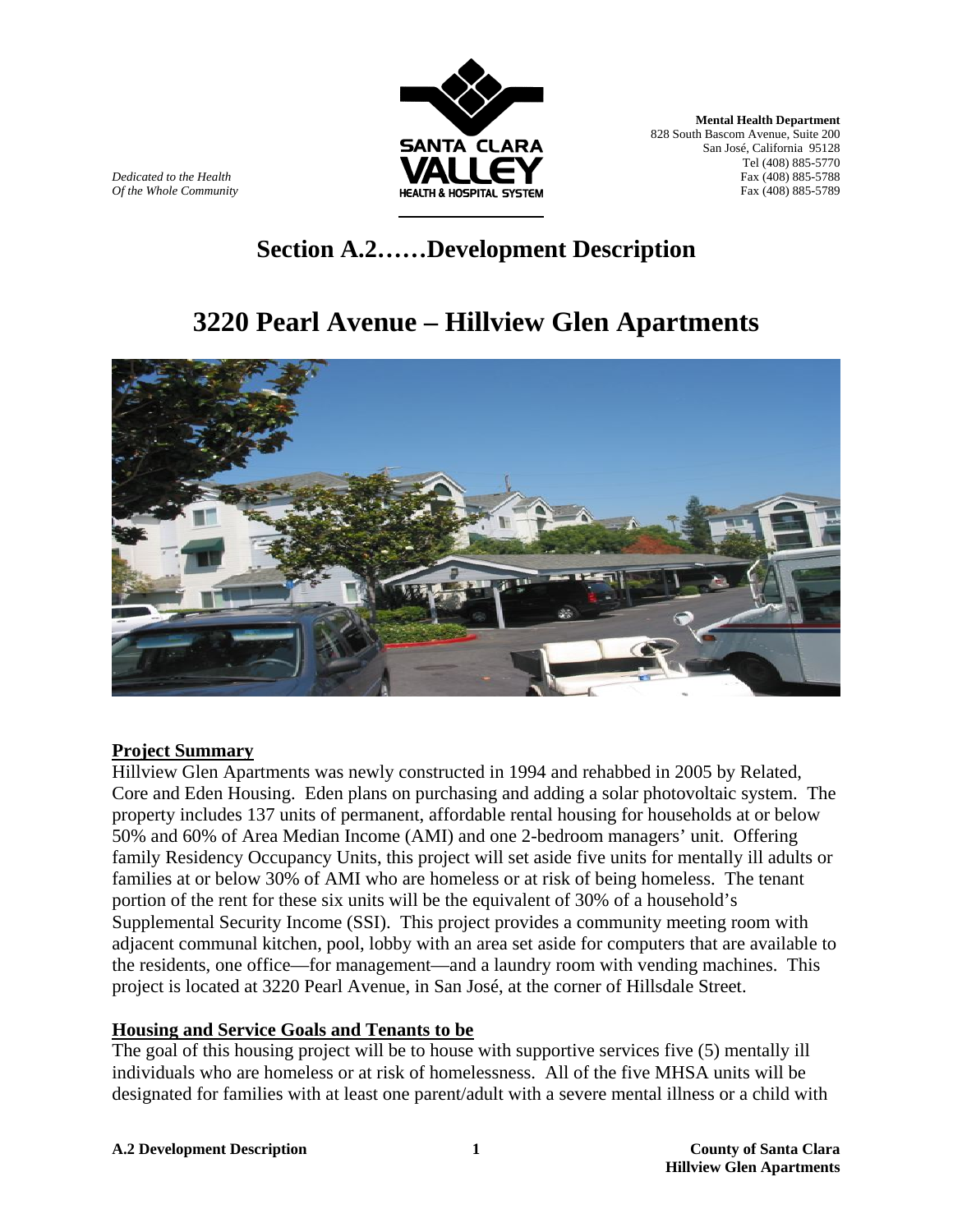a serious emotional disturbance. It will be the aim of those providing services to these tenants that they will be able to remain in this permanent housing site while accessing the services appropriate to their needs. As indicated in D.5, Case Managers and Peer Mentors will work with these individuals to enable them to enhance their independent living skills, obtain employment, increase their money management skills, obtain support from other sources, participate in support groups and social/recreational activities, and obtain other assistance as needed. Their Case Managers will also help them get connected to other services, including whatever the housing site staff coordinates for them and the other tenants.

#### **Type of Housing**

Hillview Glen Apartments are permanent, affordable rental housing for households at or below 50% and 60% of Area Median Income (AMI) and offers 1-, 2- and 3-bedroom occupancy units.

#### **Way that the Housing will meet the Housing and Service Needs of the Tenants**

Case management services will be delivered at the housing site. In this way, the Case Managers will visit the tenants on a regular basis and attend to their needs appropriately. In this environment, the Case Managers will also organize and coordinate—while working with the housing staff on site—helpful workshops (see D.6), support groups, and social/recreational activities.

In addition, mental health counseling and medication assistance will be made available to the tenants at their usual appointments with their psychiatrists and medical professionals at the mental health and medical clinics located nearby. All of this support will enable the residents of the MHSA-funded units to remain in their housing, increase their stability, and improve their healthy living.

## **Primary Service Provider**

The MHD will be the primary service provider. However, there are likely to be several service providers involved in the care of the MHSA tenants housed at this site. In order to facilitate a coordinated service delivery approach, the Housing Support Liaison will meet with representatives from the service providers involved and will coordinate the services that will be delivered on site. He/she will facilitate meetings with the Case Managers and others, as needed, in order to ensure appropriate service delivery. Thus, the Housing Support Liaison will serve as the single point of contact for communicating between service providers and property management staff and coordinating supportive services for the MHSA tenants.

## **Development Partners**

Corona Crescent, Inc. a non-profit affiliate of Eden Housing, Inc. ("EHI") is the proposed New Owner (Managing General Partner of Hillview Glen Apartments LP) and Management Agent ("Agent"). It is the responsibility of the Owner to establish general policies under which the project will operate. The Owner shall establish guidelines in the Management Agreement and thereafter delegate to the Agent the authority and responsibility for carrying out these policies on a day-to-day basis.

The Agent will be required to consult the Owner prior to authorizing any action not clearly covered by the previous policy. Specifically, the Agent will be required to obtain the approval of the Owner before approving non-budget or over budget expenditures. In the event of an emergency, the Agent will take appropriate action and notify the Owner as soon as possible.